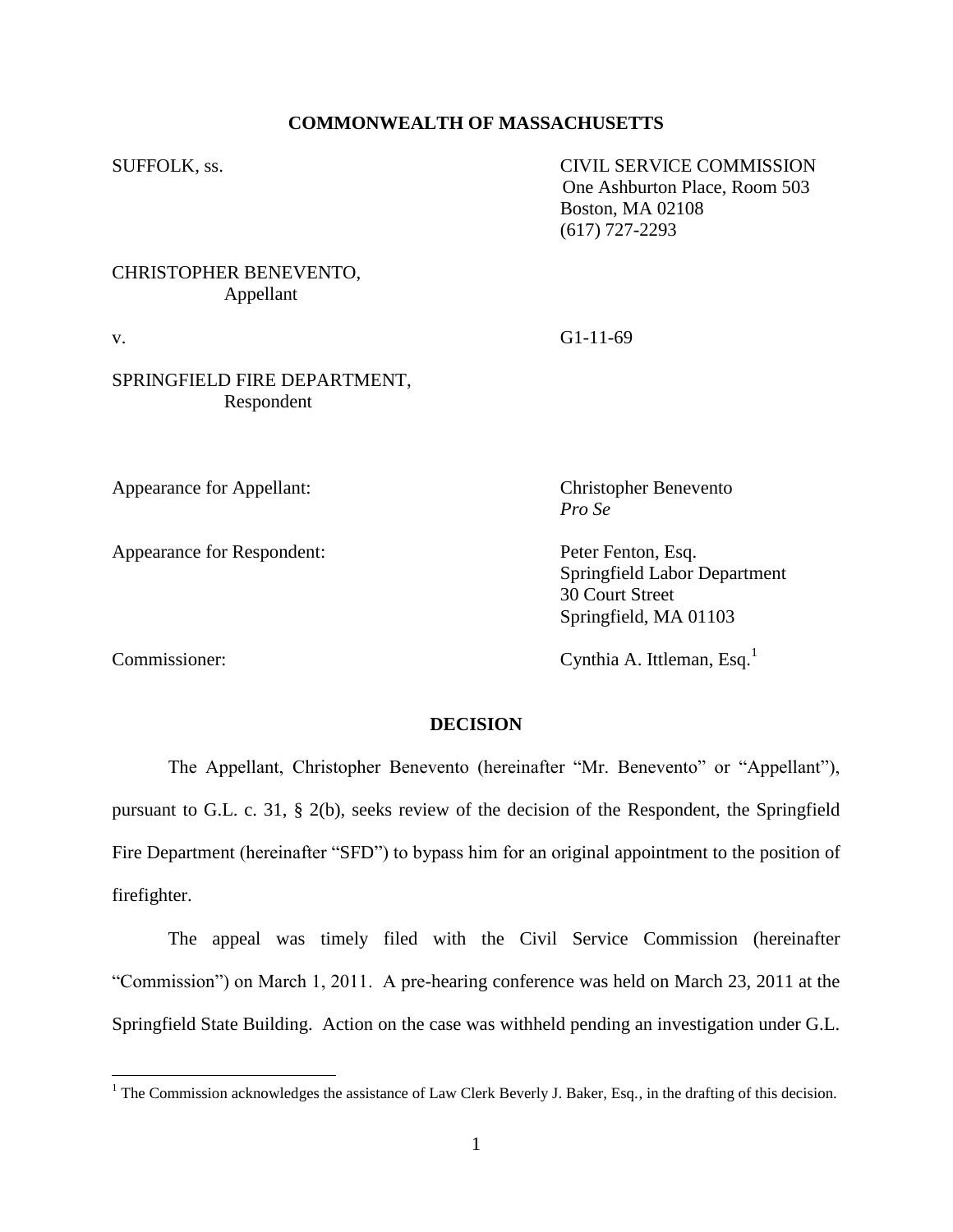c. 31,  $\S$  2(a), regarding the overall review and selection process of Springfield firefighter candidates in 2010 and 2011. Commission"s Investigation of the 2010/2011 Review and Selection of Firefighters in the City of Springfield, Findings/Conclusions/Orders 24 MCSR 627 (2011) (hereinafter "Investigation"). On April 11, 2012, a full hearing in the instant case was held at the Springfield State Building. At the full hearing, I took administrative notice of the Investigation. Mr. Benevento testified at the full hearing on his own behalf and the City called one witness: Jerrold E. Prendergast, Deputy Chief at SFD (hereinafter "Deputy Prendergast"). Mr. Benevento declined to offer any documents into evidence, while SFD submitted five exhibits that were accepted into evidence. Neither party submitted a proposed decision, although Mr. Benevento, *pro se*, submitted a brief response via email. For the reasons stated herein, the appeal is allowed.

Based on the arguments made at the hearing, the testimony of the witnesses, and taking administrative notice of all matters filed in the case, including the Investigation, as well as pertinent statutes, regulations, case law, policies and rules, a preponderance of the evidence establishes:

1. At the time of the hearing, Mr. Benevento was forty-nine years old. He is single and resides in Springfield. Mr. Benevento has worked for the City of Springfield since 1993; he was originally employed as a hospital aide at the Springfield Municipal Hospital. Following a transfer, Mr. Benevento began working as a school custodian, a position which he has held for approximately the last sixteen years. (Testimony of Mr. Benevento; Ex. 2)

2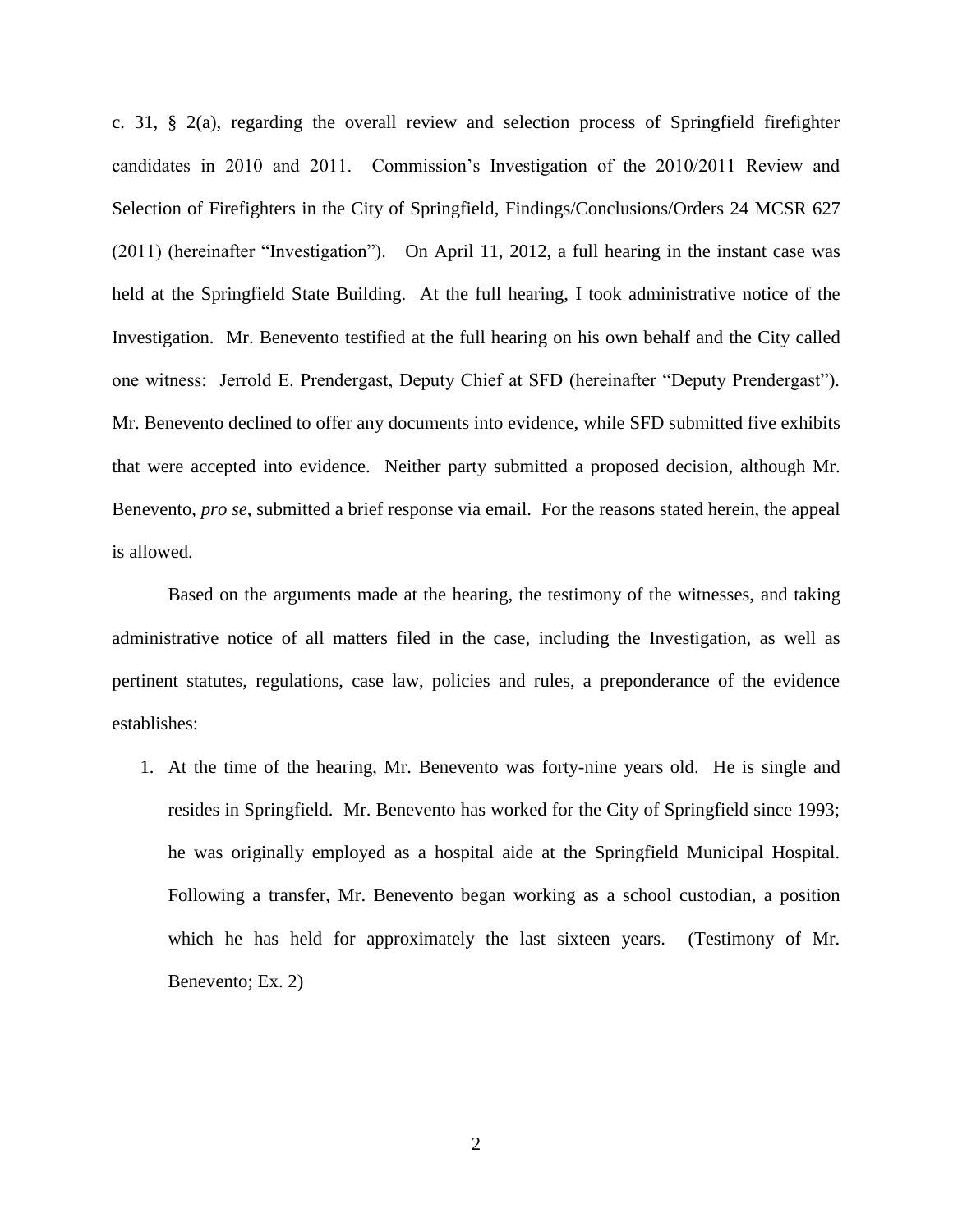- 2. Mr. Benevento enlisted in the United States Navy for approximately three and a half years at some point following his graduation from Putnam Technical High School in 1980. He received an honorable discharge. (Testimony of Mr. Benevento; Ex. 2)
- 3. Mr. Benevento"s criminal background check revealed that he was convicted of two felonies for the receipt of stolen property that were adjudicated in 1985. He was sentenced to probation for both offenses. (Ex. 3)
- 4. Throughout the many years following Mr. Benevento"s convictions, a timespan of nearly three decades, Mr. Benevento has kept a clean criminal record. He has made significant efforts to improve his life in order to better provide for his daughter, whom he raised as a single father. Mr. Benevento has owned his own home since 2008. As a school custodian, Mr. Benevento holds keys to the building and is trusted to work around expensive equipment. (Testimony of Mr. Benevento)
- 5. In 2008, the Human Resources Division (hereinafter "HRD") administered an examination for the position of Springfield firefighter. Individuals who took and passed the examination, including Mr. Benevento, were placed on an eligible list of candidates established by HRD in December 2008. The eligible list was valid until November 30, 2010. (Investigation)
- 6. On or about May 20, 2010, Mr. Benevento completed SFD"s Recruit Candidate Information Form. In response to the question "[h]ave you ever been convicted of a felony?" on page one of the form, Mr. Benevento checked the box marked "no." Mr. Benevento also checked the "no" box in response to the question "[h]ave you been convicted of a misdemeanor other than a first misdemeanor conviction for drunkenness,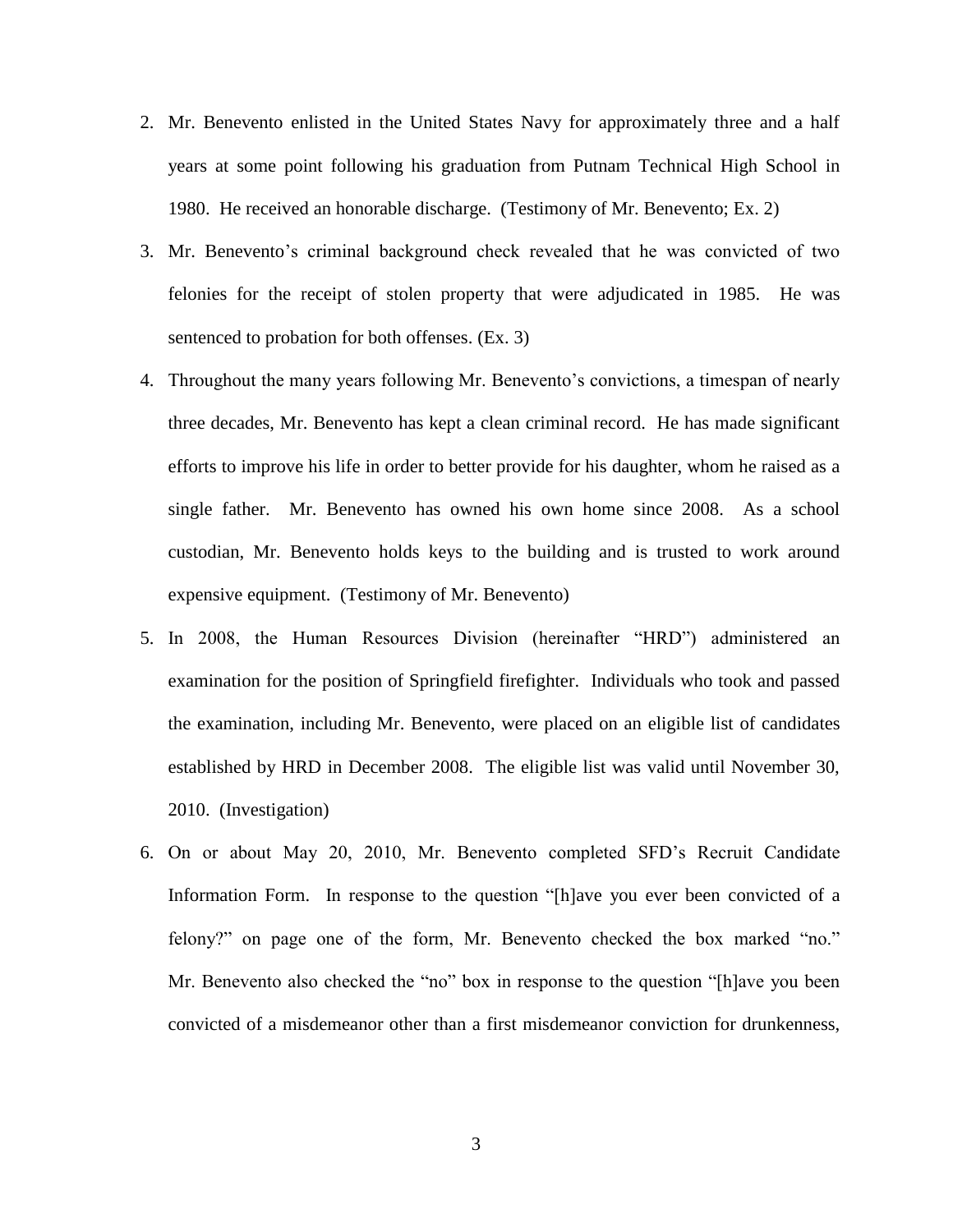simple assault, speeding, minor traffic violations, affray, or disturbance of the peace within the last five years?"<sup>2</sup> (Ex. 2)

- 7. Zachary Prendergast, the son of Deputy Prendergast, was among the candidates whose name appeared on the eligible list. (Investigation)
- 8. The Appointing Authority for SFD at the time of Mr. Benevento"s bypass was Springfield Fire Commissioner Gary Cassanelli (hereinafter Commissioner Cassanelli). (Investigation)
- 9. On February 24, 2010, HRD received a requisition dated February 19, 2010 from SFD for six permanent full-time firefighters. (Investigation)
- 10. Commissioner Cassanelli testified at the Investigation that Deputy Prendergast notified him "early on" that Deputy Prendergast's son was among the candidates on the eligible list. Commissioner Cassanelli further testified that he told Deputy Prendergast that he would need to recuse himself from the selection process if his son became a "viable candidate." Commissioner Cassanelli testified that his definition of "viable candidate" was someone who was among the first " $2n + 1$ " candidates that could be considered for appointment. Since Commissioner Cassanelli did not consider Zachary Prendergast a viable candidate early in the process, he saw no need for Deputy Prendergast to recuse himself at that point. (Investigation)
- 11. On April 26, 2010, Deputy Prendergast, following numerous email exchanges with HRD, sent a letter to HRD requesting that SFD Certification No. 206437 be increased from six vacancies to twenty as a result of the approval of fourteen additional hires. (Investigation)

 $2$  At the hearing, Mr. Benevento alleged that while the offense was a felony at the time, the law has since changed and the offense would no longer be considered a felony. However, neither party submitted evidence in support of this assertion.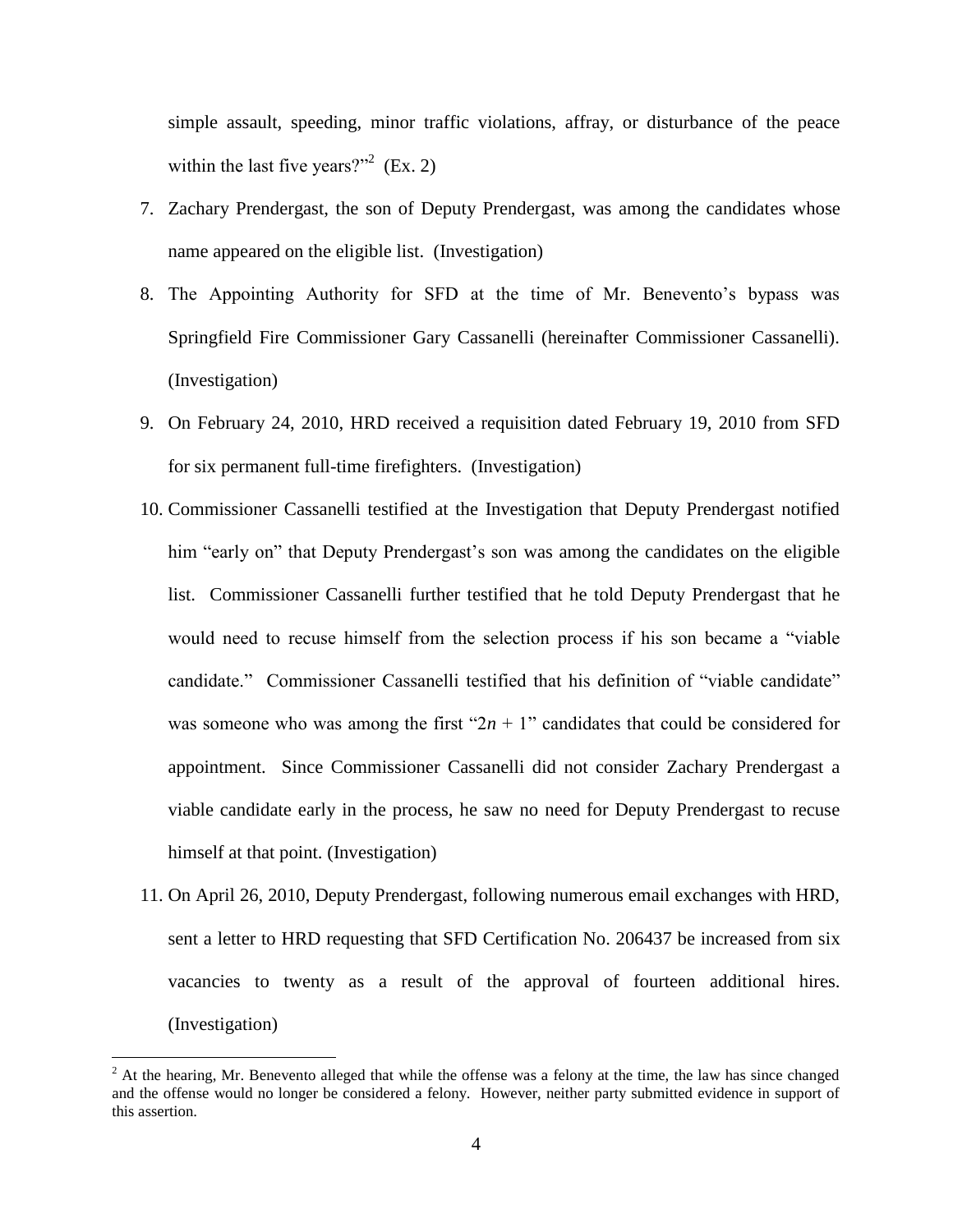- 12. On April 28, 2010, HRD issued seventy-four additional names to SFD for consideration. The name of Zachary Prendergast appeared on this Certification of names. He is among the fourteen tied minority candidates who signed the Certification as willing to accept employment. (Investigation)
- 13. Deputy Prendergast testified at the Investigation that, based on his review, his son was still not among the " $2n + 1$ " candidates that could be considered for appointment at the time when fifty-eight (58) applicants signed the April 28, 2010 additional Certification. Thus, he saw no need to recuse himself from the selection process at that time. (Investigation)
- 14. On or about May 17, 2010, multiple emails were sent between Deputy Prendergast and HRD. As part of this email exchange, HRD forwarded Deputy Prendergast a copy of Section 9 of the Personnel Administration Rules (hereinafter "PAR") and Deputy Prendergast asked HRD about removing a candidate from the Certification under PAR.03. Deputy Prendergast specifically referenced Mr. Benevento's name. In response, HRD informed Deputy Prendergast that such requests must be made in writing providing valid reasons for the request. (Investigation)
- 15. On August 17, 2010, Deputy Prendergast sent an email to HRD inquiring about the PAR.09 removal requests of Mr. Benevento and another candidate. HRD responded by saying that it had not received the requests and asked for the letters. There is no evidence in the record that SFD ever sent a PAR.09 removal request to HRD regarding Mr. Benevento. (Investigation)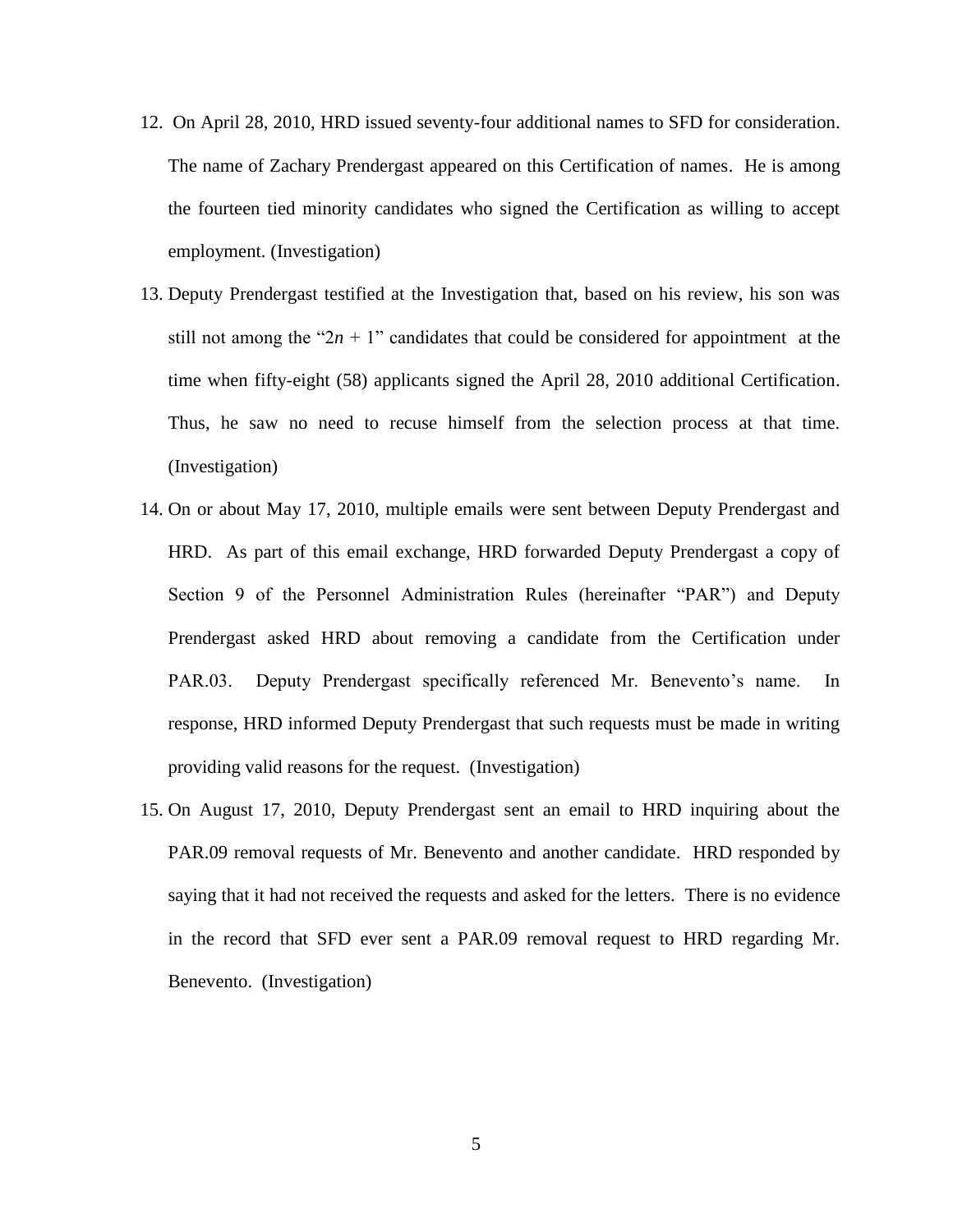16. In a letter dated September 1, 2010 and addressed to Luz Henriquez at HRD, then-Fire Commissioner Cassanelli requested the bypass of Mr. Benevento based on his two felony convictions. In this letter, Commissioner Cassanelli states:

As a matter of policy the Springfield Fire Department has, without exception, continued to not hire anyone with a felony conviction for the position of firefighter. It is my opinion that this policy and the trust that the public expects from its firefighters when we enter their homes and businesses, would make Mr. Benevento ineligible for consideration for the position of firefighter.

(Ex. 6) However, it does not appear that HRD ever received this letter. (Investigation)

- 17. There are twelve "PAR.09 removal letters" from SFD to HRD that are also dated September 1, 2010. It appears that these letters were not received by HRD until on or about October 19, 2010. None of these twelve letters reference Mr. Benevento. (Investigation)
- 18. Between October 8, 2010 and November 15, 2010, eighteen candidates signed conditional offers of employment with SFD. (Investigation)
- 19. Deputy Prendergast testified at the Investigation that sometime in "late November" [2010], two candidates who had been given conditional offers of employment contacted him via telephone to inform him that they were withdrawing from consideration. Deputy Prendergast testified at the Investigation that upon receiving these phone calls, he notified Commissioner Cassanelli that: (1) SFD would need to consider fourteen additional candidates, all tied in the next position of the Certification, in order to fill the two positions now available; and (2) his son was among the tied candidates to be considered. (Investigation)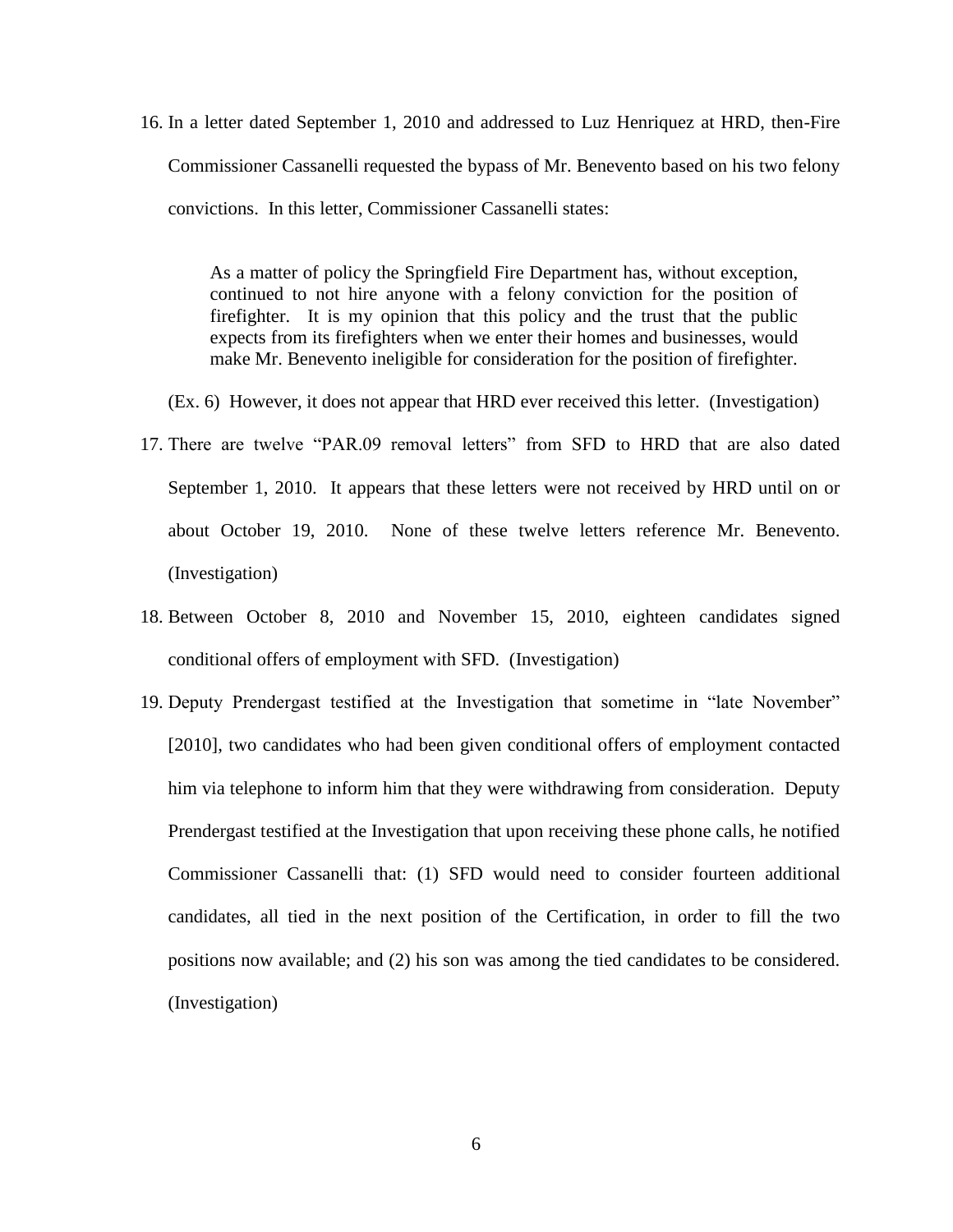- 20. Commissioner Cassanelli testified at the Investigation that the process was supposed to go forward with Deputy Prendergast doing only what he could do objectively and then turning it over to him [Commissioner Cassanelli] for a final decision. (Investigation)
- 21. Deputy Prendergast was involved in the background checks for the candidates, including his son, Zachary Prendergast. (Investigation; Testimony of Deputy Prendergast)
- 22. On November 30, 2010, the last day before the eligible list would expire, then-Commissioner Cassanelli appointed two additional candidates, including Zachary Prendergast. (Investigation)
- 23. On or about December 22, 2010, Deputy Prendergast mailed a letter to Mr. Benevento stating simply that Mr. Benevento had been bypassed for the reasons indicated in the enclosed copy of the September 1, 2010 letter from Commissioner Cassanelli to HRD. However, Mr. Benevento never received these letters. (Ex. 6; Testimony of Mr. Benevento; Testimony of Deputy Prendergast)
- 24. Mr. Benevento filed the instant appeal on March 1, 2011. (Administrative Notice)
- 25. Previously, on April 1, 2000, Mr. Benevento filed an appeal with the Commission seeking review of the City's decision to bypass him for appointment to the position of firefighter. SFD cited Mr. Benevento's criminal background<sup>3</sup> as the reason for his bypass at that time. During the hearing in the previous appeal, which took place on July 25, 2001, then-Fire Chief Cassanelli testified that during his years of service as Fire Chief, he could not recall one instance that anyone with a felony conviction was hired by SFD. Mr. Benevento's appeal was ultimately denied by the Commission in August 2001. (Ex. 1)

<sup>&</sup>lt;sup>3</sup> There are some discrepancies between Mr. Benevento's criminal history, as stated in the 2001 bypass decision, and Mr. Benevento's CORI report, submitted in the instant appeal.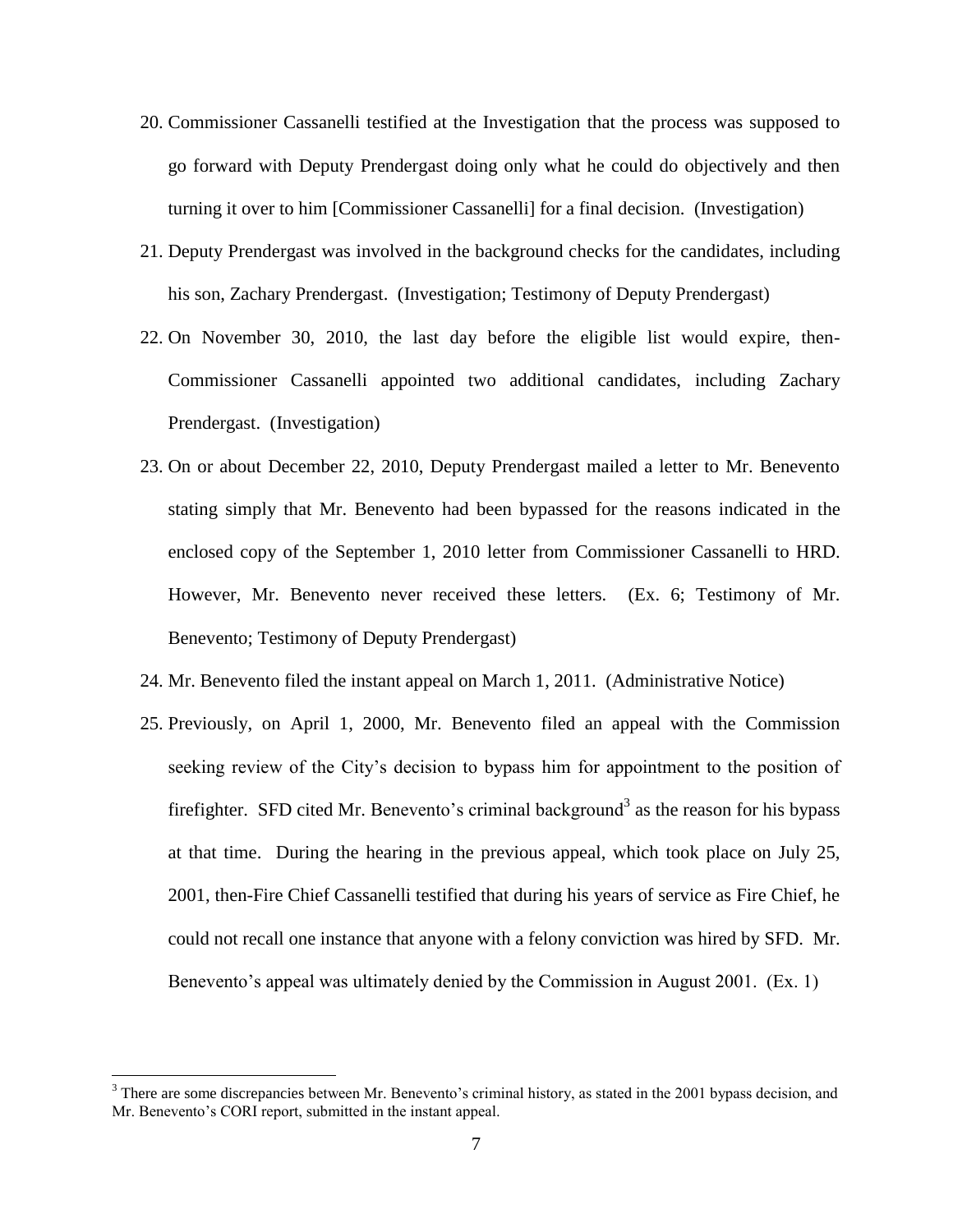26. There is an unwritten policy in effect at SFD not to hire candidates with felony convictions for the position of firefighter. This policy has been in place and applied since

at least the year 2000. (Ex. 1; Testimony of Deputy Prendergast).

# DISCUSSION

## *Applicable Civil Service Statutes and Rules*

The authority to bypass a candidate for original appointment to a permanent civil service

position is set forth in G.L. c. 31, § 27, which states, in pertinent part:

If an appointing authority makes an original or promotional appointment from a certification of any qualified person other than the qualified person whose name appears highest, and the person whose name is highest is willing to accept such appointment, the appointing authority shall immediately file with the administrator a written statement of his reasons for appointing the person whose name was not highest.

Pursuant to PAR.03(3), an applicant's "failure to prove qualifications established by the

administrator may be grounds for removal from an eligible list, after an investigation by the

administration which includes prior notice to the applicant and the opportunity to respond."

PAR 9 states, in pertinent part:

If an appointing authority concludes the appointment of a person whose name has been certified to it would be detrimental to the public interest, it may submit to the administrator a written statement giving in detail the specific reasons substantiating such a conclusion. The administrator shall review each such statement, and if he agrees, he shall remove the name of such person from the certification and shall not again certify the name of such person to such appointing authority for appointment to such position.

PAR.09(2).

Upon an appeal, the appointing authority has the burden of proving by a preponderance of the evidence that the reasons stated for the bypass are justified. *Brackett v. Civil Serv. Comm'n,* 447 Mass. 233, 241 (2006). Reasonable justification is established when such an action is "done upon adequate reasons sufficiently supported by credible evidence, when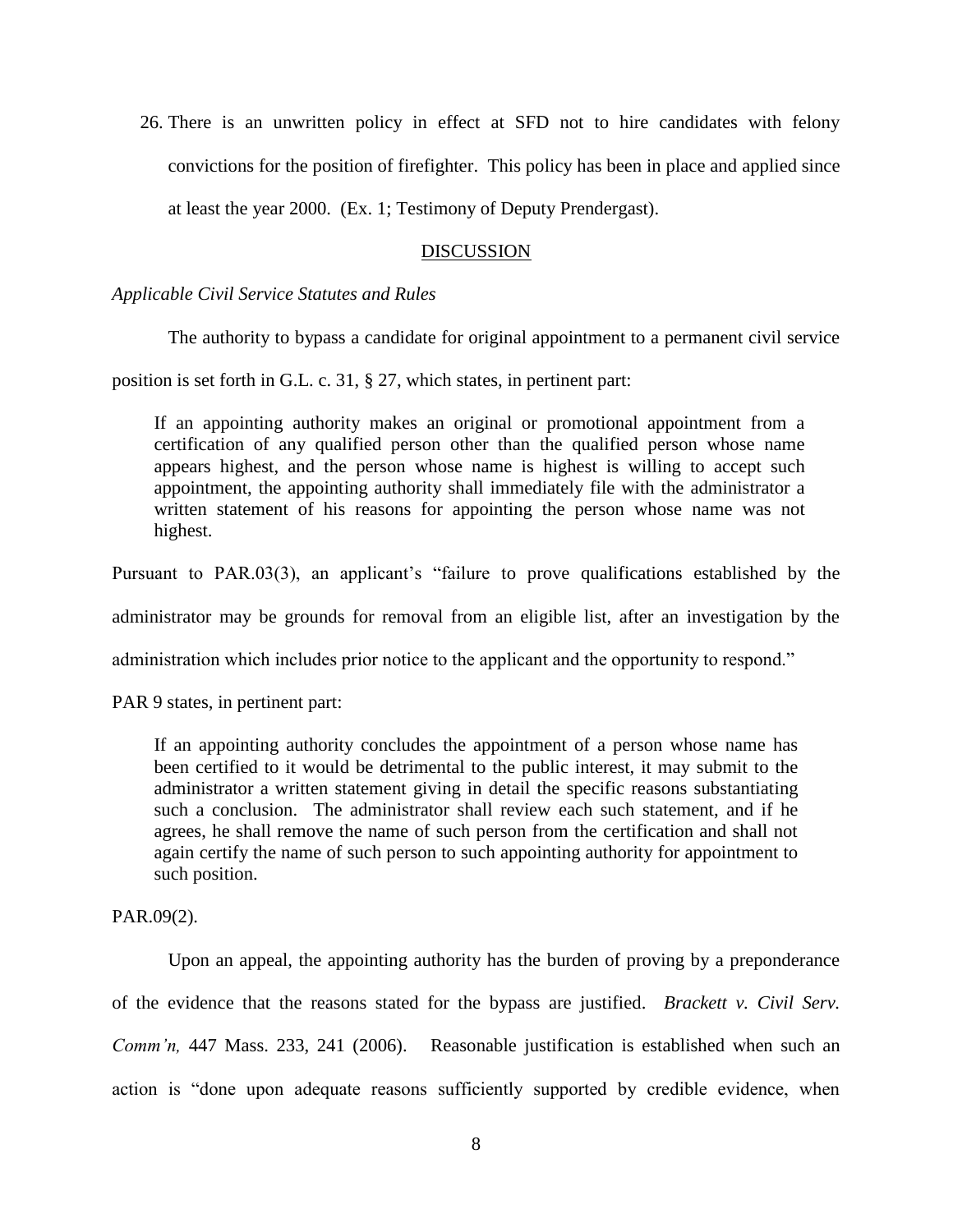weighed by an unprejudiced mind, guided by common sense and correct rules of law." *Comm'rs of Civil Serv. v. Municipal Ct.,* 359 Mass. 211, 214 (1971) (*quoting Selectmen of Wakefield v. Judge of First Dist. Ct. of E. Middlesex,* 262 Mass. 477, 485 (1928)). An appointing authority may use any information it has obtained through an impartial and reasonably thorough independent review as a basis for bypass. *See City of Beverly v. Civil Serv. Comm'n,* 78 Mass.App.Ct. 182, 189 (2010).

"In its review, the commission is to find the facts afresh, and in doing so, the commission is not limited to examining the evidence that was before the appointing authority." *City of Beverly,* 78 Mass.App.Ct. at 187 (*quoting City of Leominster v. Stratton,* 58 Mass.App.Ct. 726, 728, *rev. den.,* 440 Mass. 1108 (2003)). "The commission"s task, however, is not to be accomplished on a wholly blank slate." *Falmouth v. Civil Serv. Comm'n,* 447 Mass. 814, 823 (2006). "[T]he commission does not act without regard to the previous decision of the town, but rather decides whether "there was reasonable justification for the action taken by the appointing authority in the circumstances found by the commission to have existed when the appointing authority made its decision."" *Id.* at 824 (quoting *Watertown v. Arria,* 16 Mass.App.Ct. 331, 334, *rev. den.,* 390 Mass. 1102 (1983)). As a result, "the commission owes substantial deference to the appointing authority"s exercise of judgment in determining whether there was "reasonable justification" shown." *City of Beverly,* 78 Mass.App.Ct. at 188.

"In making that analysis, the commission must focus on the fundamental purposes of the civil service system – to guard against political considerations, favoritism, and bias in governmental employment decisions . . . ." *City of Cambridge v. Civil Serv. Comm'n.,* 43 Mass.App.Ct. 300, 304, *rev. den.,* 426 Mass. 1102 (1997) (*citing Murray v. Second Dist. Court of E. Middlesex,* 389 Mass. 508, 514 (1983); *Kelleher v. Personnel Adm'r. of the Dept. of*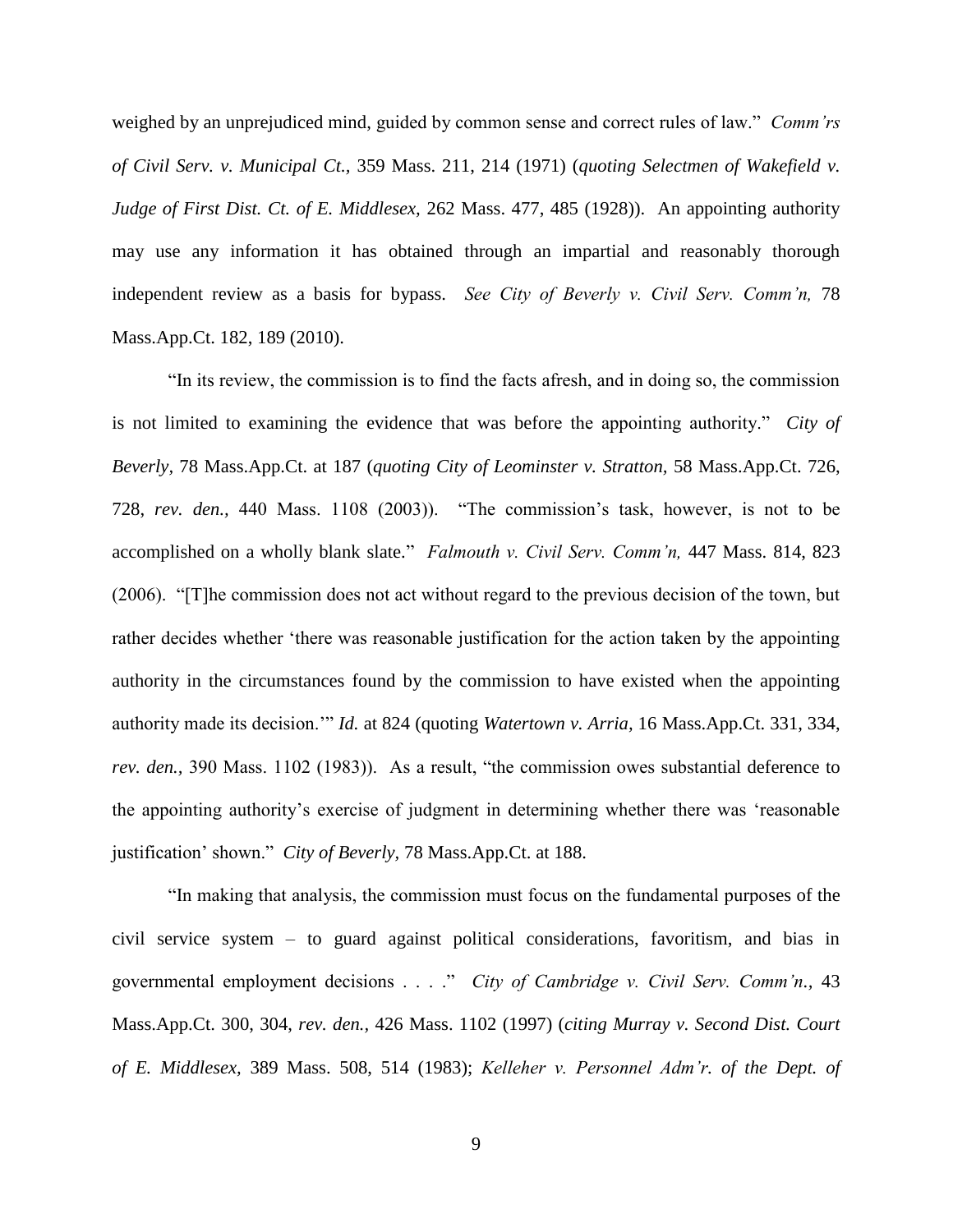*Personnel Admin.,* 421 Mass. 382, 387 (1995); *Police Comm'r. of Bos. v. Civil Serv. Comm'n.,*  22 Mass.App.Ct. 364, 370, *rev. den.,* 398 Mass. 1103 (1986)). "When there are, in connection with personnel decisions, overtones of political control or objectives unrelated to merit standards or neutrally applied public policy, then the occasion is appropriate for intervention by the commission." *City of Cambridge,* 43 Mass.App.Ct. at 304. "It is not within the authority of the commission, however, to substitute its judgment about a valid exercise of discretion based on merit or policy considerations by an appointing authority." *Id.* (*citing Sch. Comm'n. of Salem v. Civil Serv. Comm'n.,* 348 Mass. 696, 698-99 (1965); *Debnam v. Belmont,* 388 Mass. 632, 635 (1983); *Comm'r. of Health & Hosps. of Bos. v. Civil Serv. Comm'n.,* 23 Mass.App.Ct. 410, 413 (1987)).

#### *The Respondent's Argument*

SFD argues that Mr. Benevento's bypass was a valid exercise of discretion made in accordance with a longstanding policy not to consider applicants with felony convictions. While SFD concedes to errors in the hiring process, it maintains that Mr. Benevento was not negatively affected by any such errors. SFD asserts that Deputy Prendergast"s son was in the second pool of candidates and, as a result, was not being considered at the time of the Appellant"s disqualification.

## *The Appellant's Argument*

Mr. Benevento argues that SFD did not follow the rules of the appointment process. Specifically, Mr. Benevento points to Deputy Prendergast's involvement in the review and selection process. Mr. Benevento also claims that he did not receive proper notification of his bypass. In addition, Mr. Benevento submits that SFD placed undue weight on his felony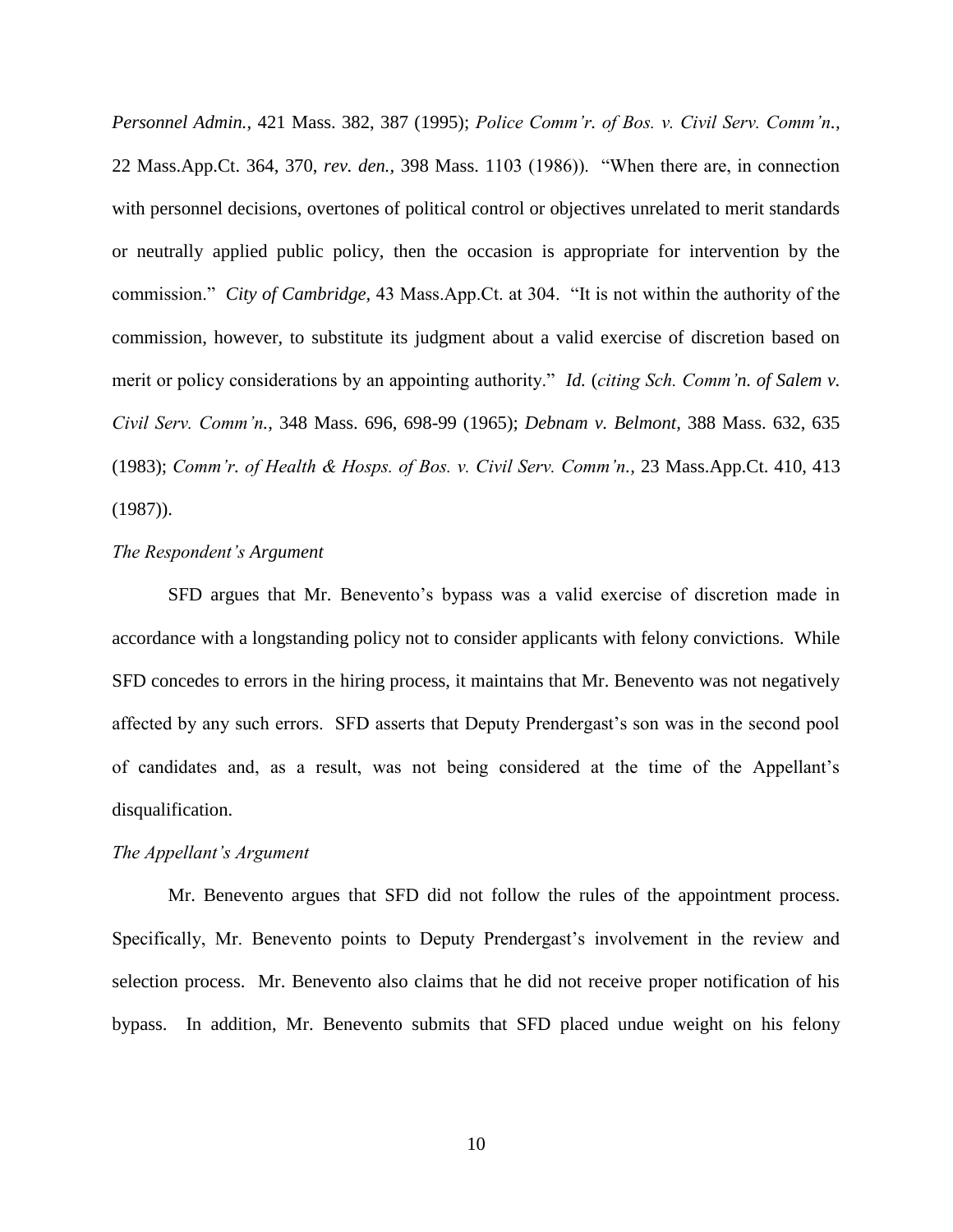convictions adjudicated in 1985 and did not take into account the success he has experienced in improving himself since that time, providing a better life for himself and his daughter.

#### *Analysis*

 $\overline{a}$ 

The Commission"s Investigation of this appointment process revealed that Deputy Chief Prendergast's participation compromised SFD's ability to ensure open consideration of all candidates for the position of firefighter. $4$  SFD concedes that there were mistakes made in the appointment process. Nonetheless, it appears that SFD would have reached the same conclusion with respect to Mr. Benevento in the absence of such mistakes. Specifically, SFD cited Mr. Benevento's criminal history, which includes felonies, as the reason for bypassing him and produced evidence that it has a long-standing policy in place not to consider for the position of firefighter applicants with felonies in their criminal backgrounds. Therefore, the real issue here is whether SFD can rely solely on a "no felony conviction" policy in order to justify the decision to bypass a candidate for appointment to the position of firefighter<sup>5</sup>. It cannot.

There is no question that a firefighter must be honest, trustworthy, and dependable in order to properly perform the duties required of a public safety official generally. *E.g., Matthews v. City of Bos.,* 22 MCSR 450, 452 (2009). As such, a candidate"s criminal background is a serious and legitimate concern for an appointing authority. "The Commission has long held that an applicant's arrest record, even in the absence of a conviction, is entitled to some weight by the appointing authority in making its decision." *Labriola v. Town of Stoneham,* 25 MCSR 36, 38

<sup>&</sup>lt;sup>4</sup> Documents produced in the Investigation indicated that Zachary Prendergast was the only candidate who did not answer the question on the employment application form that asked if the applicant had used illegal drugs. There was no documentation produced in the Investigation to show that Deputy Prendergast, who conducted the background investigations of the applicants, including his son, followed up on this question and/or reported his son"s failure to answer this question to the Fire Commissioner before Zachary Prendergast was appointed. (Investigation Documents) As the Investigation determines further, although SFD eliminated a candidate based on his or her driving record, Deputy Prendergast made a subjective judgment call that his son"s recent speeding ticket did not eliminate him from consideration. (Investigation)

<sup>5</sup> This issue is also presented in *Laguerre v. Springfield Fire Dep't,* G1-11-153, in a decision being issued the same day as this decision.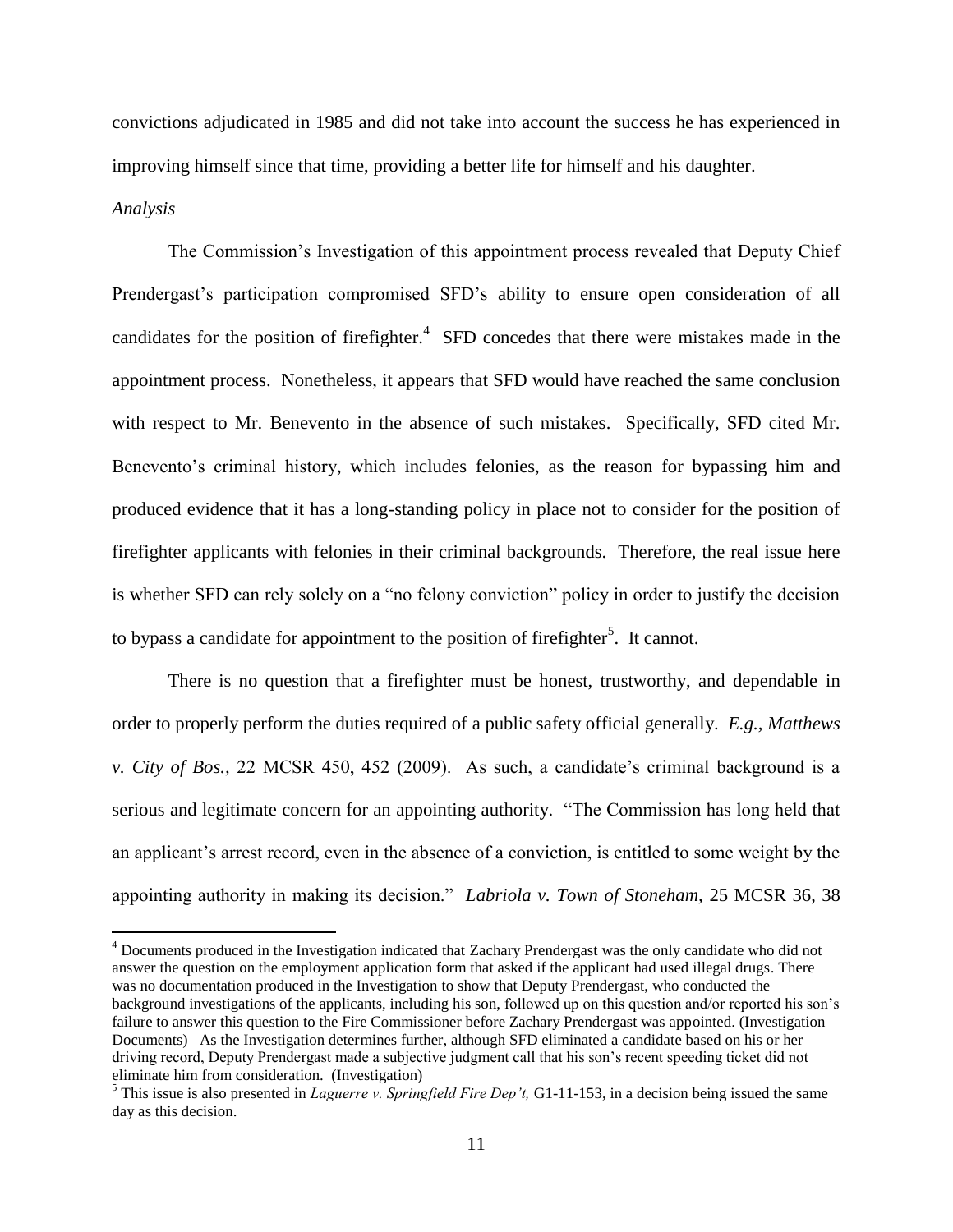(2012) (*citing Thames v. Bos. Police Dep't.,* 17 MCSR 125, 127 (2004); *Soares v. Brockton Police Dep't.,* 14 MCSR 109, 110 (2001); *Brooks v. Bos. Police Dep't.,* 12 MCSR 19, 20 (1999); *Frangie v. Bos. Police Dep't.,* 7 MCSR 252, 253 (1994). While the Commission recognizes that an appointing authority has considerable discretion in selecting a candidate for appointment, the appointing authority must still meet its burden of proving there was "reasonable justification" for its action. *Cambridge v. Civil Serv. Comm'n.,* 43 Mass.App.Ct. 300, 304, *rev. den.,* 426 Mass. 1102 (1997). As stated above, reasonable justification is established when such an action is "done upon adequate reasons sufficiently supported by credible evidence, when weighed by an unprejudiced mind, guided by common sense and correct rules of law." *Comm'rs. of Civil Serv. v. Municipal Ct.,* 359 Mass. 211, 214 (1971) (*quoting Selectmen of Wakefield v. Judge of First Dist. Ct. of E. Middlesex,* 262 Mass. 477, 485 (1928)).

In accordance with these principles, the Commission cannot accept the disqualification of an applicant based *solely* on a criminal record that is so stale, as a valid exercise of discretion, especially when the candidate thereafter lived as an upstanding citizen, in a productive and responsible manner, as Mr. Benevento has done. There is no question that Mr. Benevento has made substantial positive changes in his life since his convictions many years ago and has been a reliable employee over the course of his many years of employment with the City of Springfield since then.

There are various statutory provisions relating to candidates for employment and criminal conduct. Specifically, G.L. c. 31, § 50 states, in pertinent part: "[n]o person habitually using intoxicating liquors to excess shall be appointed to or employed or retained in any civil service position, nor shall any person be appointed to or employed in any such position within *one year* after his conviction of *any* crime…." (Emphasis added). Thus, someone convicted of a crime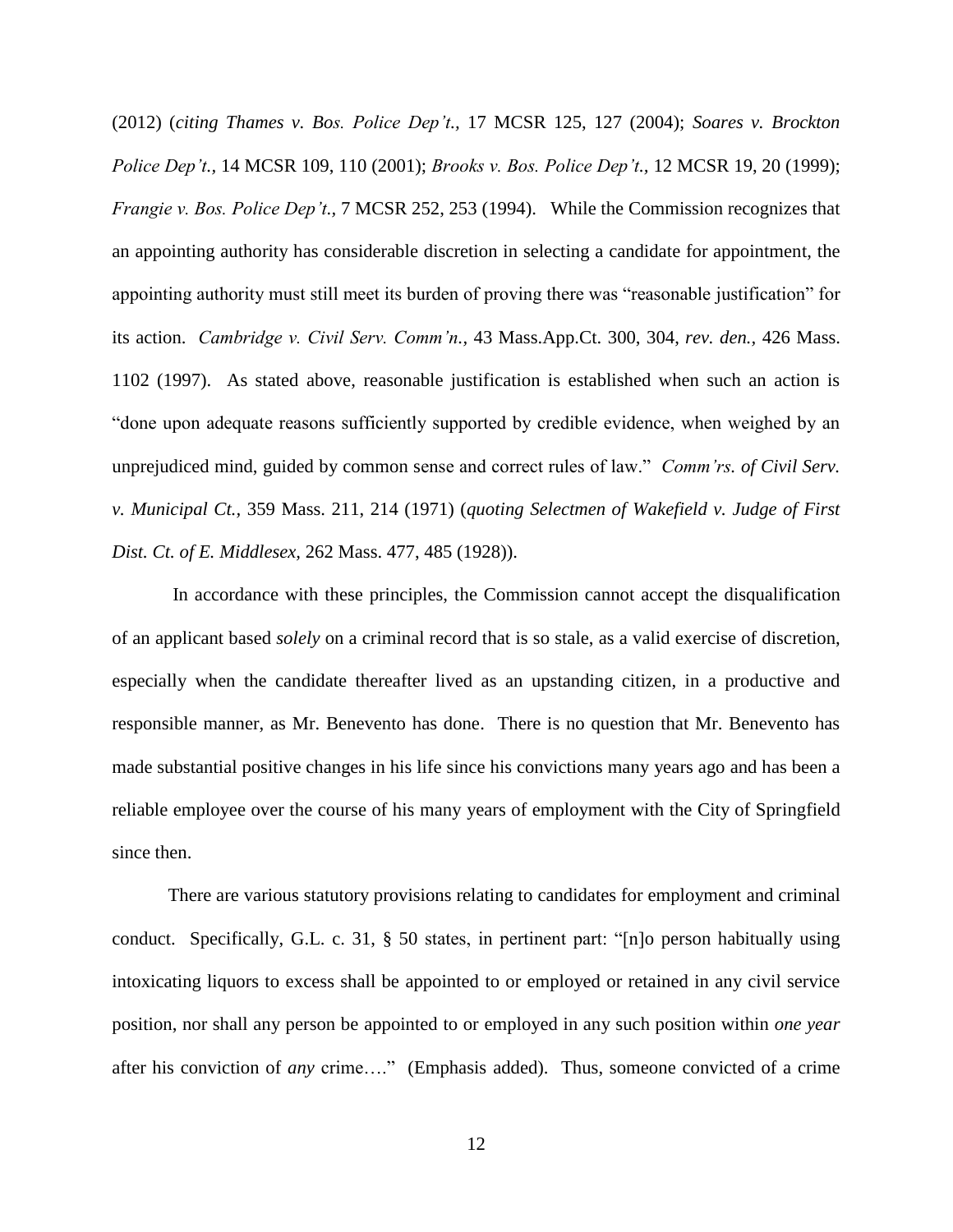may be employed in a civil service position after one year. In addition, the statute sets forth exceptions that allow an appointing authority to employ, in its discretion, a person convicted of certain offenses within the one-year period. Another statute relating to candidates for employment and criminal conduct is G.L. c. 41, § 96A, which prohibits any person who has been convicted of a felony from being appointed as a *police officer* of a city, town, or district. There is no such statutory prohibition in place with respect to firefighters<sup>6</sup>. (Emphasis added). Had the legislature intended to bar an individual ever convicted of a felony from being appointed as a firefighter, it could have done so; it did not. By maintaining an automatic and unending disqualification in this regard, the SFD, in effect, creates its own legislation barring certain candidates from further consideration. Further, such a disqualification is inconsistent with civil service law"s principles of basic merit principles and fair treatment.

SFD"s policy, as applied, automatically disqualifies any candidate with a felony on his or her record, regardless of how long ago the offense occurred and without giving any weight to the nature of the offense or the candidate"s subsequent good conduct. While a policy that disqualifies a candidate with a felony conviction that occurred within a *reasonable* number of years may provide sound and sufficient reason for bypassing a candidate, it cannot be, without more, an automatic and permanent disqualification. Rather, appointing authorities are to evaluate an applicant's criminal history in a manner that provides a reasonable review of the criminal history. *See Beverly, supra*. Further, the amount of time that has passed since the misconduct occurred, the nature of the offense, and evidence of the candidate"s subsequent record are factors that should be taken into account. *See e.g., Langston v. Cambridge Police* 

 $6$  It should be noted that G.L. c. 31, § 58 does establish some requirements pertaining to firefighters, such as the prerequisite that candidates be at least nineteen years of age at the time of the examination and, in certain civil service communities, a maximum age restriction of thirty-two.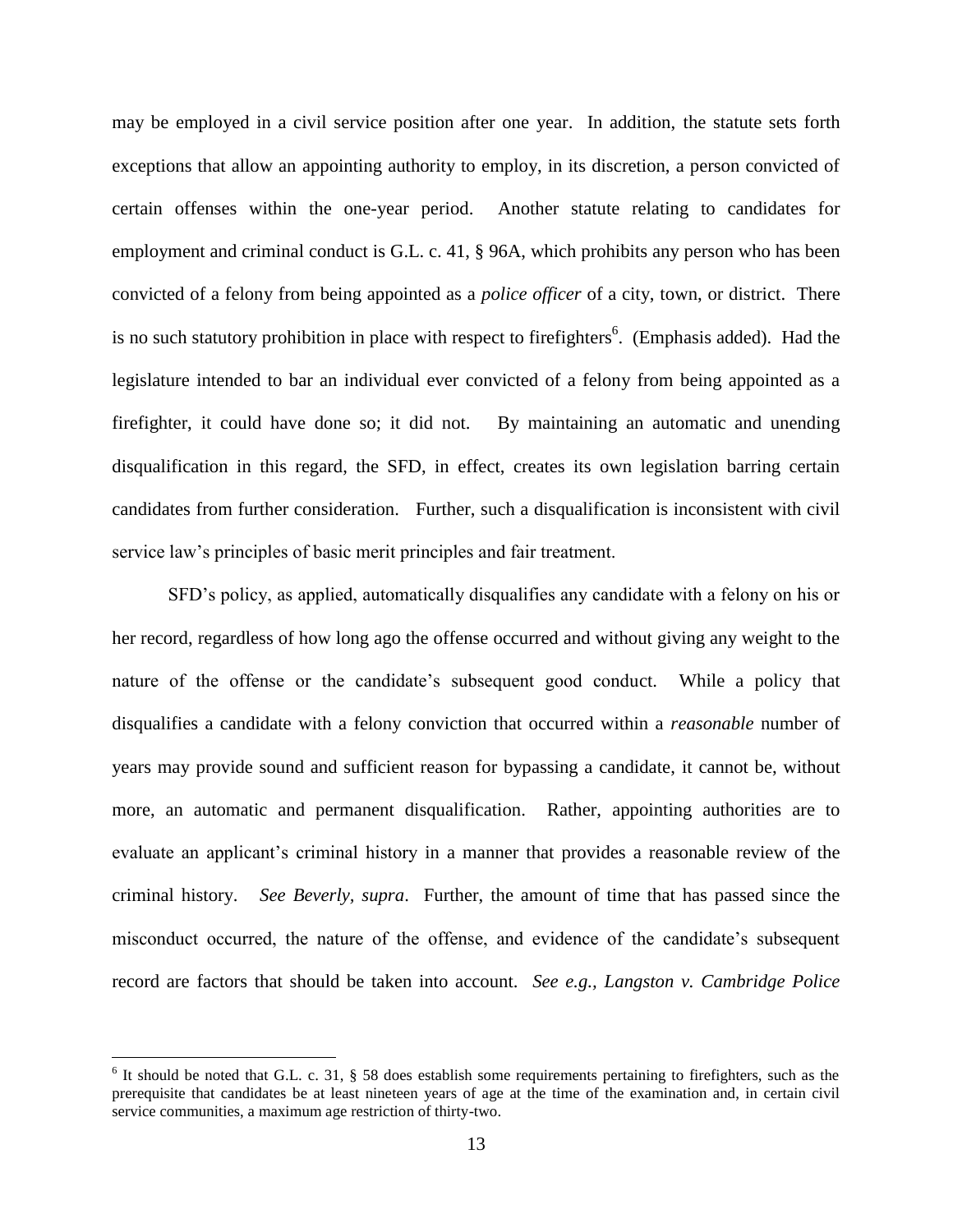*Dep't.,* 7 MCSR 178, 179 (1994); *Dowd v. Lowell Fire Dep't.,* 14 MCSR 31, 32 (2001); *Ellis v. Dedham,* 17 MCSR 30, 31 (2004).

SFD declined to even interview Mr. Benevento prior to making the bypass decision. As a result, the review and selection process began and ended with SFD"s application of an automatic rule that barred any individual with a felony conviction from appointment regardless of the date or nature of the crime or the Appellant"s accomplishments since that time. This prohibition precluded a reasonably thorough review and consideration of Mr. Benevento"s suitability for appointment.

The instant case is distinguishable from other Commission and judicial decisions in which criminal charges and convictions formed the basis of bypassing a candidate for a public safety position. For example, in *Suppa v. Bos. Police Dep't.*, a majority of the Commission determined that the candidate's admission to sufficient facts to misdemeanor assault and battery was not a valid reason for bypass. 21 MCSR 614 (2008), *mot. denied,* 21 MSCR 685 (2008), *rev'd,* Civil Action No. 08-5237 (2010), *aff'd,* 79 Mass.App.Ct. 1121 (2011). The Superior Court, in a decision affirmed by the Appeals Court, vacated the Commission"s decision. However, the Superior Court's decision was based primarily on issues related specifically to the employment of police officers, G.L. c. 41, § 96A, and whether an admission to sufficient facts was equivalent to a conviction. In addition, the record in *Suppa* shows that the Boston Police Department conducted a reasonably thorough review of the applicant and provided the applicant with the opportunity to address his criminal history in determining how much weight, if any, other positive factors should be given. In contrast, SFD did not conduct any such review, beyond the automatic disqualification based solely on Mr. Benevento's felony convictions.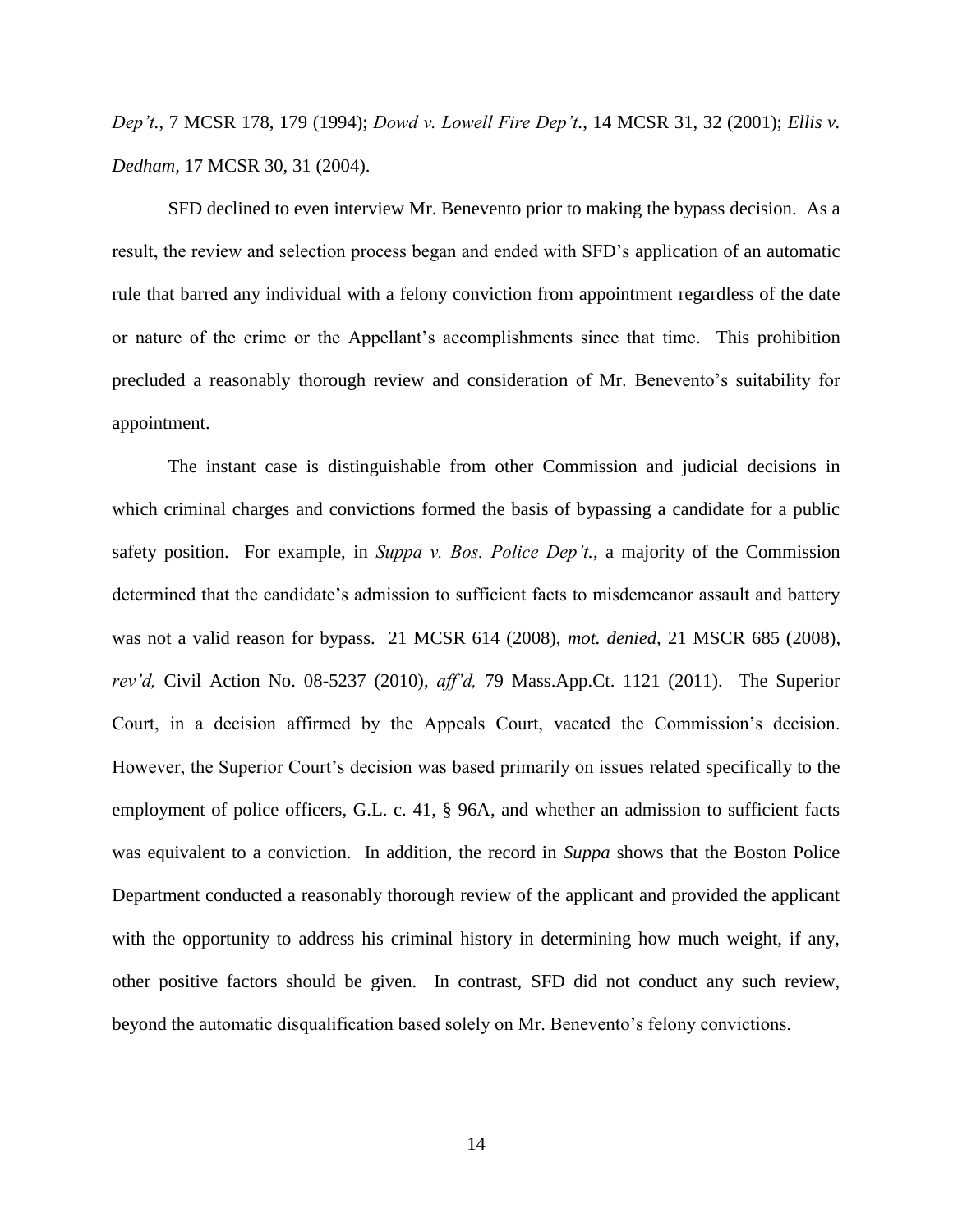In *City of Beverly v. Civil Serv. Comm'n.,* the Appeals Court affirmed the Superior Court"s judgment which reversed a majority decision of the Commission, stating that the City was not required to prove that the allegations against an applicant related to his prior employment were true. *Beverly*, 78 Mass.App.Ct. 182 (2010). However, in *Beverly,* the City had completed a reasonably thorough review of the applicant and, based partly on the applicant's responses during an interview, was reasonably justified in bypassing the applicant for the position of police officer. Again, Mr. Benevento was not provided with any such review prior to his automatic disqualification under SFD"s policy.

A series of other Commission decisions are also distinguishable as they either involved the appointment of police officers and/or the applicant's criminal history did not serve as an automatic disqualifier, but, rather, was given the weight that the appointing authority chose to give it after a reasonably thorough review of the incident and the applicant. *See, e.g., Brooks v. Bos. Police Dep't.,* 14 MCSR 109 (2001); *Lavaud v. Bos. Police Dep't.,* 17 MCSR 125 (2004); *Preece v. Dep't. of Corr.,* 20 MCSR 152 (2007); *Gallo v. City of Lynn,* 23 MCSR 348 (2010); *Cruz v. City of Lowell,* 25 MCSR 255 (2012).

In *Dowd v. Lowell Fire Dep't,* a majority of the Commission upheld the City"s decision to bypass the applicant for the position of firefighter based on his criminal record. 14 MSCR 31 (2001). However, the *Dowd* case is distinguishable. In *Dowd*, the Commission made the following finding of fact that the Fire Chief had a hiring policy,

" … not to select candidates with a felony on their criminal record. A candidate with a criminal record will be considered for employment if the record is ten years or older. Misdemeanor crimes such as breaking and entering, larceny, forgery, assault and battery (if it is an open case), unauthorized taking and operating under the influence may be used to bypass a candidate seeking a position as firefighter. These cases are examined on a case by case basis."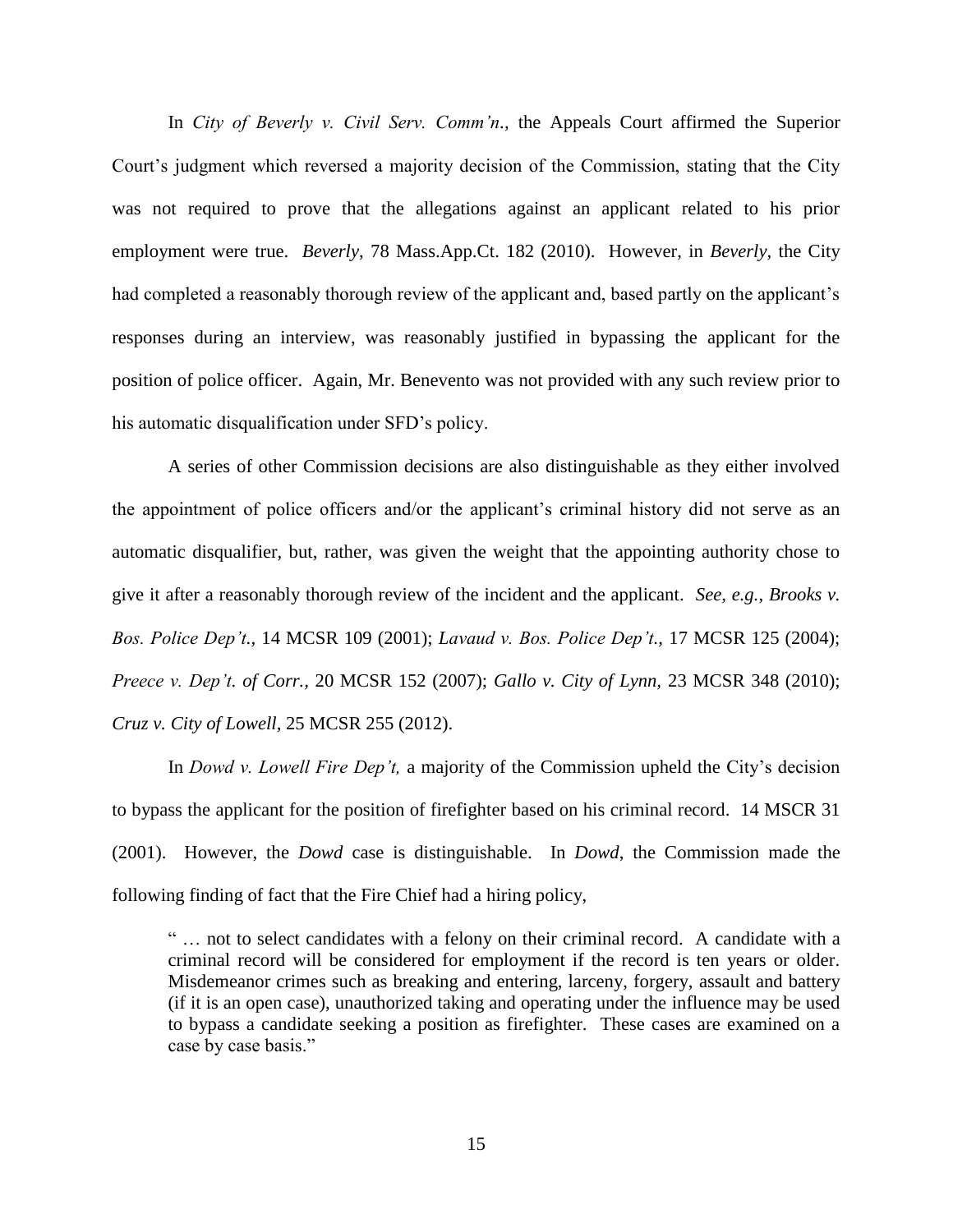*Dowd*, p. 32. The finding and/or policy is not clear because, while it appears on one hand that the Lowell Fire Department precluded the hiring of a candidate with a felony conviction, it also appears that the Department could consider a candidate with a felony older than ten years and/or the Department could make a determination regarding a felony or other crime on a case-by-case basis. *Dowd*, at 32, 33. In addition, the Commission noted,

"In his hiring practice, Fire Chief LaCourse tries to balance certain crimes that breach the principles of honesty and trustworthiness that are non-negotiable versus other crimes that can be overlooked past his ten year requirement."

*Dowd,* 14 MCSR at 32. This also makes it sound as if Chief LaCourse considered candidates' criminal records on a case-by-case basis. However, the Commissioner writing for the Commission in *Dowd* noted that the Chief was unfamiliar,

" … with the significance of the different crimes in our criminal system. Throughout his testimony, I witnessed his unfamiliarity with CORI reports and the unease of sorting through what constituted a misdemeanor and a felony."

*Dowd*, p. 33. The *Dowd* decision also found that Chief LaCourse had hired a firefighter candidate who had been convicted of a felony seventeen years earlier, albeit mistakenly. In *Dowd*, the applicant had pleaded guilty to three counts of unauthorized taking in New Hampshire in 1996 and he was bypassed in 1997, 1998, and 1999. *Dowd,* 14 MCSR at 32. Thus, in a number of respects, *Dowd* is distinguishable from the instant case involving Mr. Benevento. In the instant case, the crime that was the basis of his bypass was not one, two, or three years old but twenty-seven years old. In addition, unlike in *Dowd*, there is no evidence that the Department made a reasonable review of the convictions or that it considered other appropriate factors in Mr. Benevento's background after the convictions. With respect to the Commission's decision in Mr. Benevento's prior bypass, *Benevento v. Springfield Fire Dep't*, 14 MCSR 123 (2001), to the extent that the Commission"s decision upheld the Department"s decision to bypass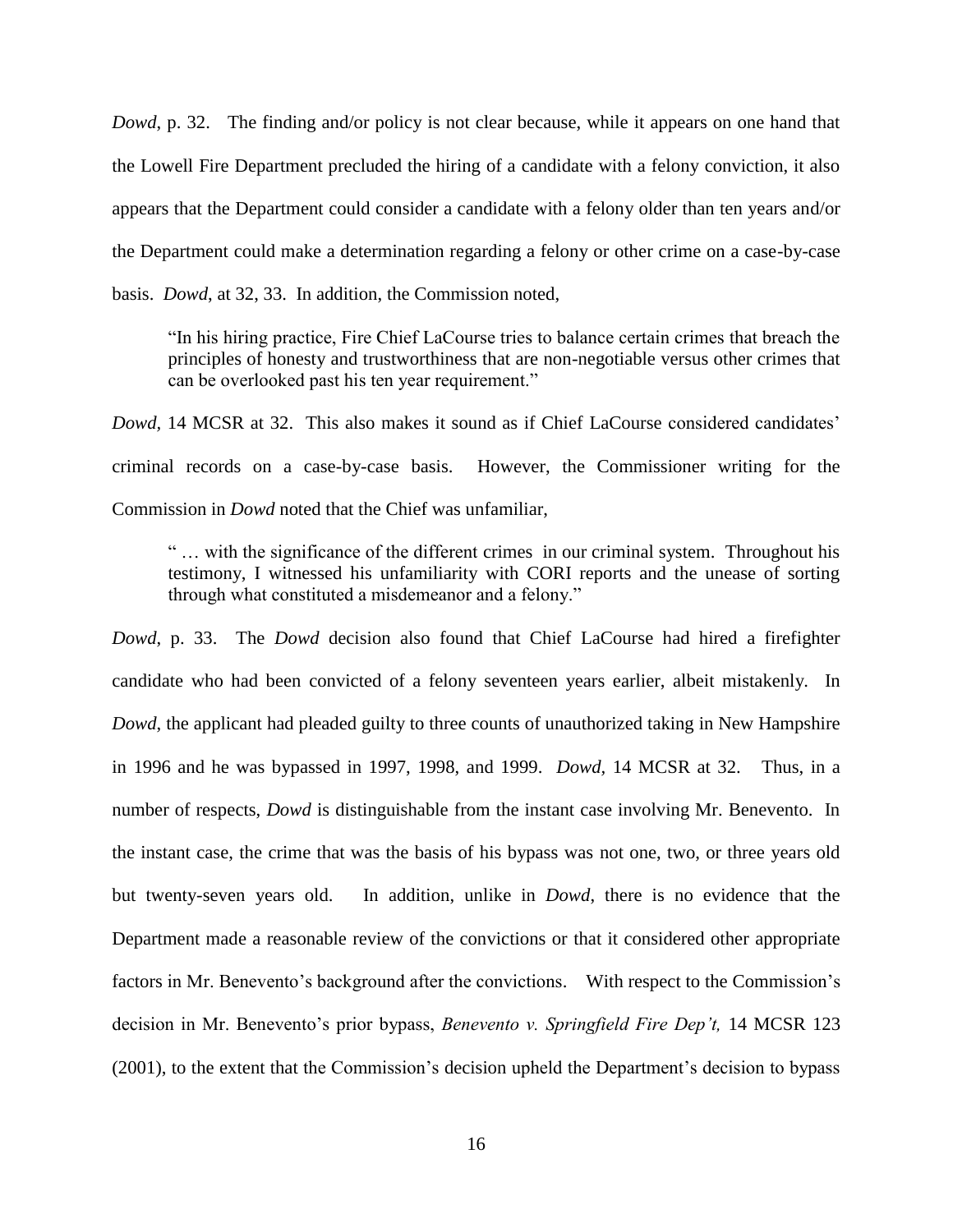Mr. Benevento because of his felony conviction, it may have been justified in that it was much closer in time to the conviction. The same cannot be said for such an automatic determination eleven years after the 2001 case that fails to take any other matters into consideration before automatically bypassing the candidate, not the least of which is that the candidate has had a productive life and has committed no further crimes in the intervening twenty-seven years.<sup>7</sup>

#### **CONCLUSION**

For the reasons stated herein, SFD did not have reasonable justification to bypass Mr. Benevento based solely on a felony record that is nearly three decades old, without a reasonable review of the criminal matters, and without consideration of other appropriate factors. Therefore, the Appellant"s appeal filed under Docket Number G1-11-69 is hereby *allowed.*

Pursuant to the Commission"s authority under Chapter 310 of the Acts of 1993 and

consistent with the orders from the Investigation, the Commission orders the following:

- The state's Human Resources Division (HRD) shall place the name of Mr. Christopher Benevento at the top of any future certifications for the position of permanent full-time firefighter in the City of Springfield until such time as he is appointed or bypassed.
- Deputy Prendergast shall play no role in the background check and/or interview of Mr. Benevento and, in regard to the next hiring cycle, and candidates for original appointment to the position of firefighter.
- With regard to the next hiring cycle in which Mr. Benevento is considered for appointment: (a) candidate interviews must be conducted by a panel to be selected and arranged by an independent outside individual or firm that has experience in the review and selection of public safety personnel in Massachusetts; (b) neither the outside firm, nor any member of the interview panel, shall have any present or prior contractual, employment, or familial relationship to employees of the Springfield Fire Department or to any of the candidates; (c) the candidates will be provided, reasonably in advance of the interview, a description of the criteria by which their credentials and their interview performance will be evaluated; (d) the evaluation criteria shall be established by the independent individual or firm selected to arrange the interviews and shall contain such procedures and criteria that the outside individual or firm deems appropriate in consideration of a candidate for firefighter, provided that the Fire Commissioner may

 $<sup>7</sup>$  Not the least of the problems involved in automatic, unending disqualification of candidates with criminal records</sup> regardless of their date and other factors is that the information about the records over time can be limited. For example, during the full hearing in this case the parties pondered whether what was deemed a felony in the Appellant"s record in the 1980s currently constitutes a felony.